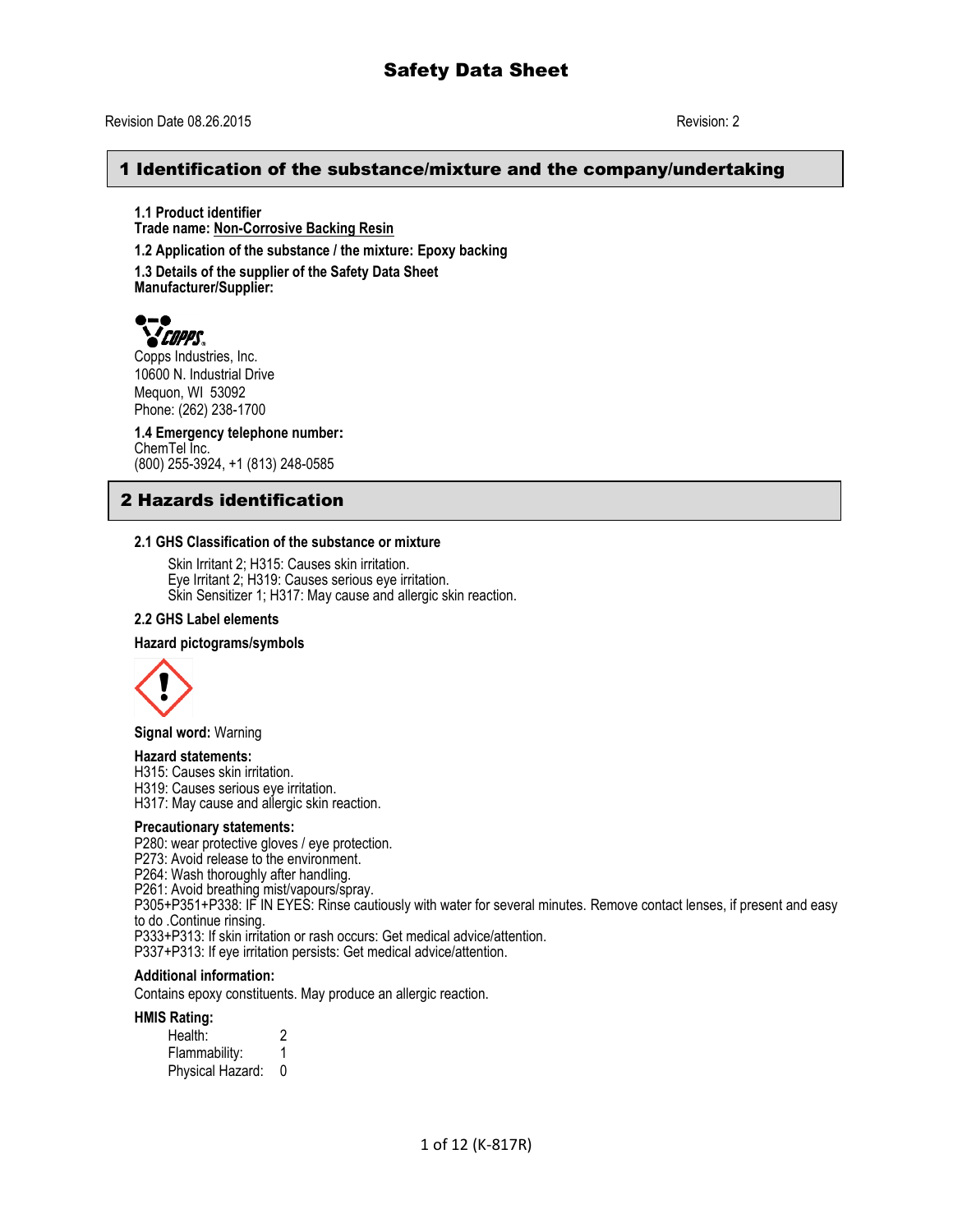# 3 Composition/information on ingredients

#### **3.2 Mixture**

**Description:** Mixture of substances listed below with nonhazardous additions.

| Dangerous components: |                                                                                                         |         |
|-----------------------|---------------------------------------------------------------------------------------------------------|---------|
| CAS: 25068-38-6       | Reaction product: bisphenol - A- (epichlorohydrin) epoxy resin<br>(number average molecular weight<700) | 10-25%  |
| Trade Secret          | Glycidyl ether                                                                                          | < 10%   |
| <b>Trade Secret</b>   | Phosphite diluent                                                                                       | $< 2\%$ |
| Trade Secret          | Epoxy resin                                                                                             | $2\%$   |

In conformity with 29CFR 1910.1200(i) the specific chemical identity may be withheld as Trade Secret, while all health/safety properties and effects are included in the SDS.

# 4 First aid measures

## **4.1 Description of first aid measures**

**General information:** Immediately remove any clothing soiled by the product.

Symptoms of poisoning may even occur after several hours; therefore medical observation for at least 48 hours after the accident. Take affected persons out into the fresh air.

**After inhalation:** Supply fresh air**;** consult doctor in case of complaints.

**After skin contact:** Immediately rinse with water. If skin irritation continues, consult a doctor.

**After eye contact:** Remove contact lenses if worn, if possible. Rinse opened eye for several minutes under running water. If symptoms persist, consult a doctor**.**

**After swallowing:** Rinse out mouth and then drink plenty of water. Do not Induce vomiting; call for medical help immediately. **4.2 Most important symptoms and effects, both acute and delayed:** Allergic reactions. Nausea, Coughing, Gastric or

intestinal disorders, Irritant to skin and mucous membranes, Irritant to eyes.

**4.3 Indication of any immediate medical attention and special treatment needed:** Contains reaction product: bisphenol-A-(epichlorhydrin) epoxy resin (number average molecular weight < 700), Reaction May produce an allergic reaction.If necessary oxygen respiration treatment. Later observation for pneumonia and pulmonary edema. Medical supervision for at least 48 hours.

# 5 Firefighting measures

**5.1 Extinguishing media**

**Suitable extinguishing agents:** Water haze or fog, Foam, Fire-extinguishing powder, Carbon dioxide.

**For safety reasons unsuitable extinguishing agents:** Water with full jet**,** Water spray

**5.2 Special hazards arising from the substance or mixture:** Formation of toxic gases is possible during heating or in case of fire.

**5.3 Advice for the firefighters**

Protective equipment: Wear self-contained respiratory protective device, Wear fully protective suit.

**Additional information:** Cool endangered receptacles with water fog or haze. Eliminate all ignition sources if safe to do so.

# 6 Accidental release measures

 **6.1 Personal precautions, protective equipment and emergency procedures:** Use respiratory protective device against the effects of fumes/dust/aerosol. Wear protective equipment. Keep unprotected persons away. Ensure adequate ventilation. Keep away from ignition sources.

**6.2 Environmental precautions:** Do not allow to enter sewers/ surface or ground water. Inform respective authorities in case of seepage into water course or sewage system. Prevent from spreading (e.g. by damming–in or oil barriers). **6.3 Methods and material for containment and cleaning up:** Absorb liquid components with liquid-binding material. Send for recovery or disposal in suitable receptacles. Dispose contaminated material as waste according to item 13. Ensure adequate ventilation.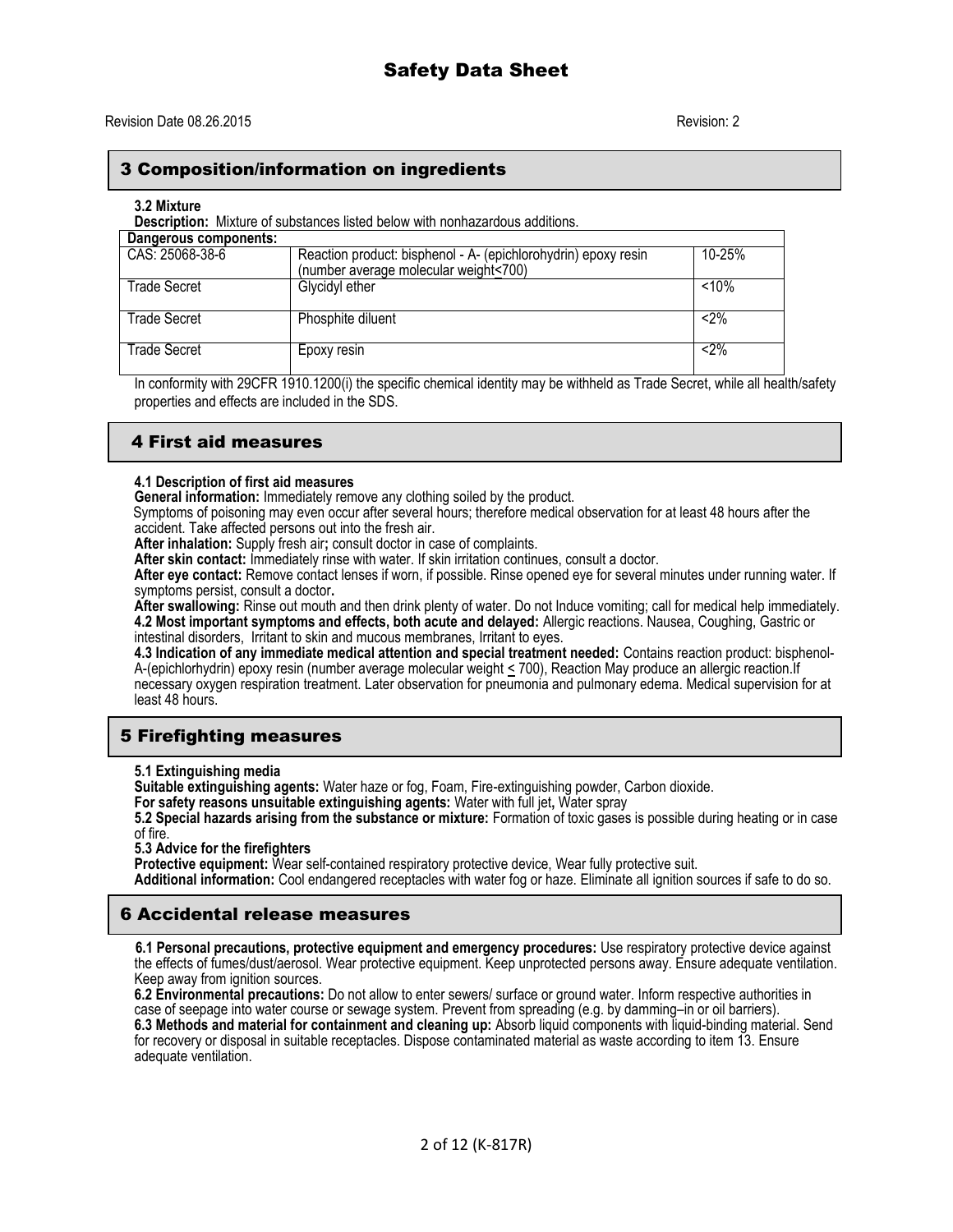# 7 Handling and storage

**7.1 Precautions for safe handling:** Use only in well-ventilated areas. Store in cool, dry place in tightly closed receptacles (60-80ºF recommended).

**7.2 Conditions for safe storage, including any incompatibilities:** Use only receptacles specifically permitted for this substance/product. Avoid storage near extreme heat, ignition sources or open flame.

**Further Information about storage conditions:** Keep container tightly sealed. Store in an area with adequate ventilation.

### 8 Exposure controls/personal protection

#### **8.1 Control parameters**

**Ingredients with limit values that require monitoring at the workplace:** The product does not contain any relevant quantities of materials with critical values that have to be monitored at the workplace.

**DNELs:** No further relevant information available.

**PNECs:** No further relevant information available.

**Additional information:** The lists valid during the making were used as basis.

**8.2 Engineering controls** Provide readily accessible eye wash stations and safety showers. Provide ventilation adequate to ensure concentrations are minimized.

**8.3 Personal protective equipment**

**General protective and hygienic measures:** Keep away from foodstuffs, beverages and feed. Immediately remove all soiled and contaminated clothing. Wash hands before breaks and at the end of work. Do not inhale gases / fumes / aerosols. Avoid contact with the eyes and skin.

**Respiratory protection:** Not required under normal conditions of use. Use suitable respiratory protective device in case of insufficient ventilation. For spills, respiratory protection may be advisable. Use respiratory protection when grinding or cutting material.

**Hand protection:** Protective, impervious gloves. (Neoprene, PVC, Nitrile rubber) The glove material has to be impermeable and resistant to the product / the substance/ the preparation. Selection of the glove material on consideration of the penetration times, rates of diffusion and the degradation.

**Eye protection:** Safety glasses with side shields. Contact lenses should not be worn.

**Skin and Body protection:** Protective work clothing. Where potential exposure warrants, rubber or plastic boots and chemically resistant protective suit.

# 9 Physical and chemical properties

**9.1 Information on basic physical and chemical properties General Information**

| Appearance                                   |                                   |
|----------------------------------------------|-----------------------------------|
| Form:                                        | Viscous liquid                    |
| Colour:                                      | Light tan                         |
| Odour:                                       | Sweet                             |
| Odour threshold:                             | No data available                 |
| pH:                                          | No data available                 |
| Melting point/range:                         | No data available                 |
| Boiling point/range:                         | >392 °F / >200 °C                 |
| Flash point:                                 | >302 °F / >150 °C                 |
| <b>Evaporation rate:</b>                     | No data available                 |
| Flammability (solid, gaseous):               | Not applicable                    |
| Upper/lower flammability or explosive limit: | Not applicable                    |
| Vapor pressure:                              | No data available                 |
| Vapor density:                               | No data available                 |
| Relative Density at 20°C:                    | $1.82$ g/cm <sup>3</sup>          |
| Solubility in / Miscibility with<br>Water:   | Not miscible or difficult to mix. |
| Partition coefficient (n-octanol/water):     | No data available                 |
|                                              |                                   |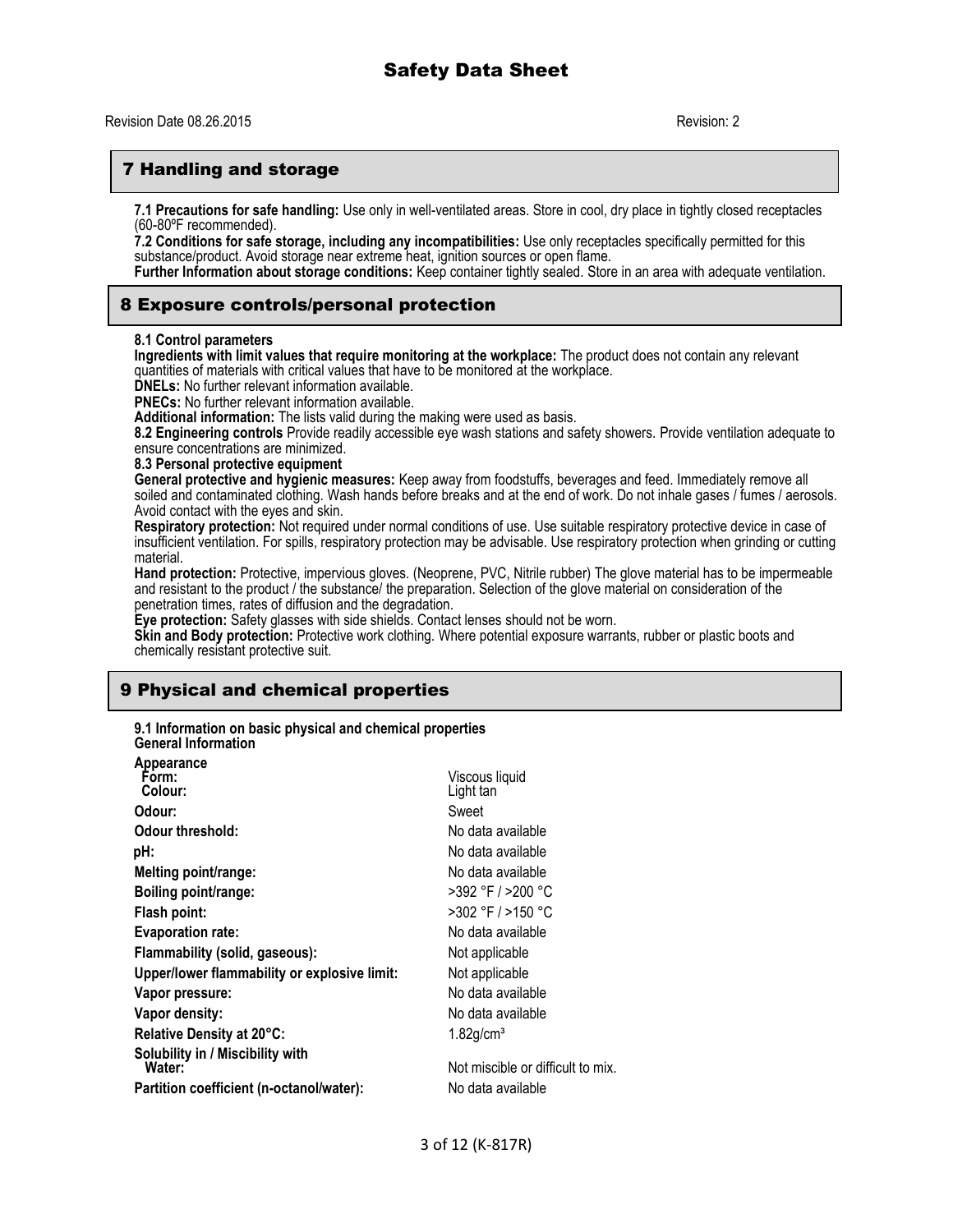Revision Date 08.26.2015 Revision: 2

**Auto/Self-ignition temperature:** No data available **Decomposition temperature:** No data available **Viscosity** 22,000-32,000 cps

# 10 Stability and reactivity

**10.1 Reactivity**

**10.2 Chemical stability**

**Thermal decomposition / conditions to be avoided:** No decomposition if used and stored according to specifications.

**10.3 Possibility of hazardous reactions:** Reacts with strong alkali, Exothermic polymerization, Reacts with strong acids and oxidizing agents, Reacts with catalysts.

**10.4 Conditions to avoid:** Avoid contact with strong oxidizing agents, excessive heat or flames.

 **10.5 Incompatible materials:** Strong acids, bases and oxidizing agents.

**10.6 Hazardous decomposition products:** Carbon monoxide and carbon dioxide.

# 11 Toxicological information

**11.1 Information on likely routes of exposure:**

Inhalation: May cause respiratory irritation Ingestion:<br>Skin contact: May cause skin irritation Eye contact: May cause eye irritation

#### **11.2 Symptoms related to physical, chemical and toxicological characteristics:** No available data

## **11.3 Delayed and immediate effects as well as chronic effects from short and long-term exposure:**

(Data for primary hazardous component: Reaction product: bisphenol - A- (epichlorhydrin) epoxy resin)

Acute toxic:<br>Cral

| . .<br>Oral | LD50 > 2,000 mg/kg (rat) |
|-------------|--------------------------|
| Dermal      | LD50 > 2,000 mg/kg (rat) |
| Inhalation  | No data                  |
|             |                          |

Skin Corrosive/irritant:

Test material was slightly irritating to skin in key studies. For the skin, mean erythema and edema scores were 0.8 and 0.5 respectively.

Serious eye damage/eye irritation:

Test material was slightly irritating to the eye in key studies. The mean eye score was 0.4 Respiratory sensitization: No data available

Skin sensitization:

In a local lymph node assay, the concentration that would cause a 3-fold increase in proliferation (EC-3) was calculated to be 5.7% which is consistent with moderate dermal sensitization potential.

**11.4 Numerical measures of toxicity:** No data available for mixture**. Additional toxicological information:** The product show the following dangers according to the calculation method of the General EU**,** Classification Guidelines for Preparations as issued in the latest version: Irritant**,** Danger through skin absorption. Toxic and /or corrosive effects may be delayed up to 24 hours. Inhalation of concentrated vapours as well as oral intake will lead to anesthesia-like conditions and headache,dizziness ,etc.

# 12 Ecological information

# **12.1 Toxicity Aquatic toxicity:**

(Data taken from SDS of primary hazardous component: Reaction product: bisphenol - A- (epichlorhydrin) epoxy resin) Fish 96hr-LC50 = 3.6mg/L test mat. *Oncorhynchus mykiss* (direct application, nominal) (OECD Guideline 203) LC50 1.41 mg/L 96hr *Oryzias latipes*  Crustacea 48hr-EC50 = 2.8mg/L test mat *Daphnia magna* (direct application, nominal, based on: mobility) (OECD Guideline 202) EC50 1.7mg/L 48hr Aquatic Plant 72hr-EC50 > 11 mg/L *Scenedesmus capricornutum* water soluble fraction (meas. (arithm. mean)) based on: growth rate (EPA-660/3-75-009)

4 of 12 (K-817R)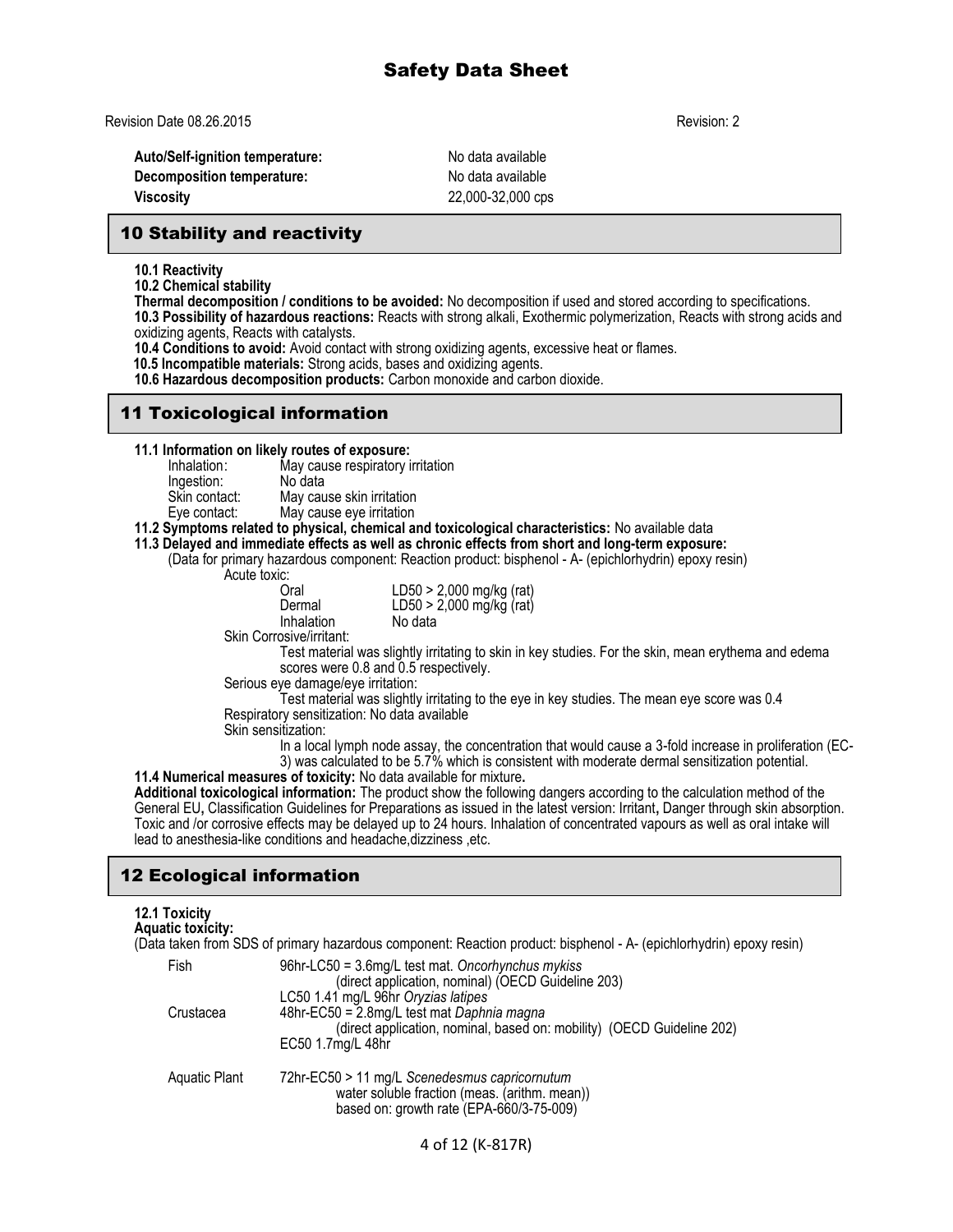### Revision Date 08.26.2015 Revision: 2

**12.2 Persistence and degradability:** No data available.

**12.3 Bioaccumulative potential:** No further relevant information available.

**12.4 Mobility in soil:** No further relevant information available.

**12.5 Results of PBT and vPvB assessment:**

**PBT:** Not applicable.

**vPvB:** Not applicable.

 **12.6 Other adverse effects:** No further relevant information available

# 13 Disposal considerations

#### **13.1 Waste treatment methods**

**Waste from residue/unused product:** This product should not be allowed to enter drains, water courses or the soil. Dispose of this material in a safe manner and in accordance with federal, state and local regulations **Contaminated packaging:** Disposal must be made in accordance with official federal, state and local regulations.

## 14 Transport information

## **DOT**

|      | UN number: | Not Regulated |
|------|------------|---------------|
| TDG  | UN number: | Not Regulated |
| IMDG | UN number: | Not Regulated |
| IATA | UN number: | Not Regulated |

# 15 Regulatory Information

**15.1 Safety, health and environmental regulations/legislation specific for the substance or mixture**

**United States (USA)**

#### **SARA**

| 1111                                            |
|-------------------------------------------------|
| Section 355 (extremely hazardous substances):   |
| None of the ingredients is listed.              |
| Section 313 (Specific toxic chemical listings): |
| Component(s) above 'de minimus' level: None     |
| <b>TSCA (Toxic Substances Control Act):</b>     |
| All the ingredients are listed.                 |

#### **Proposition 65 (California):**

 **Chemicals known to cause cancer:** None

#### **Canada**

| --------                                         |
|--------------------------------------------------|
| <b>Canadian Domestic Substances List (DSL):</b>  |
| All ingredients are listed.                      |
| Canadian Ingredient Disclosure list (limit 0.1%) |
| None of the ingredients is listed.               |
| Canadian Ingredient Disclosure list (limit 1%)   |
| 101-02-0 (Triphenvl phosphite)                   |

**15.2 Chemical Safety assessment:** A Chemical Safety Assessment has not been carried out.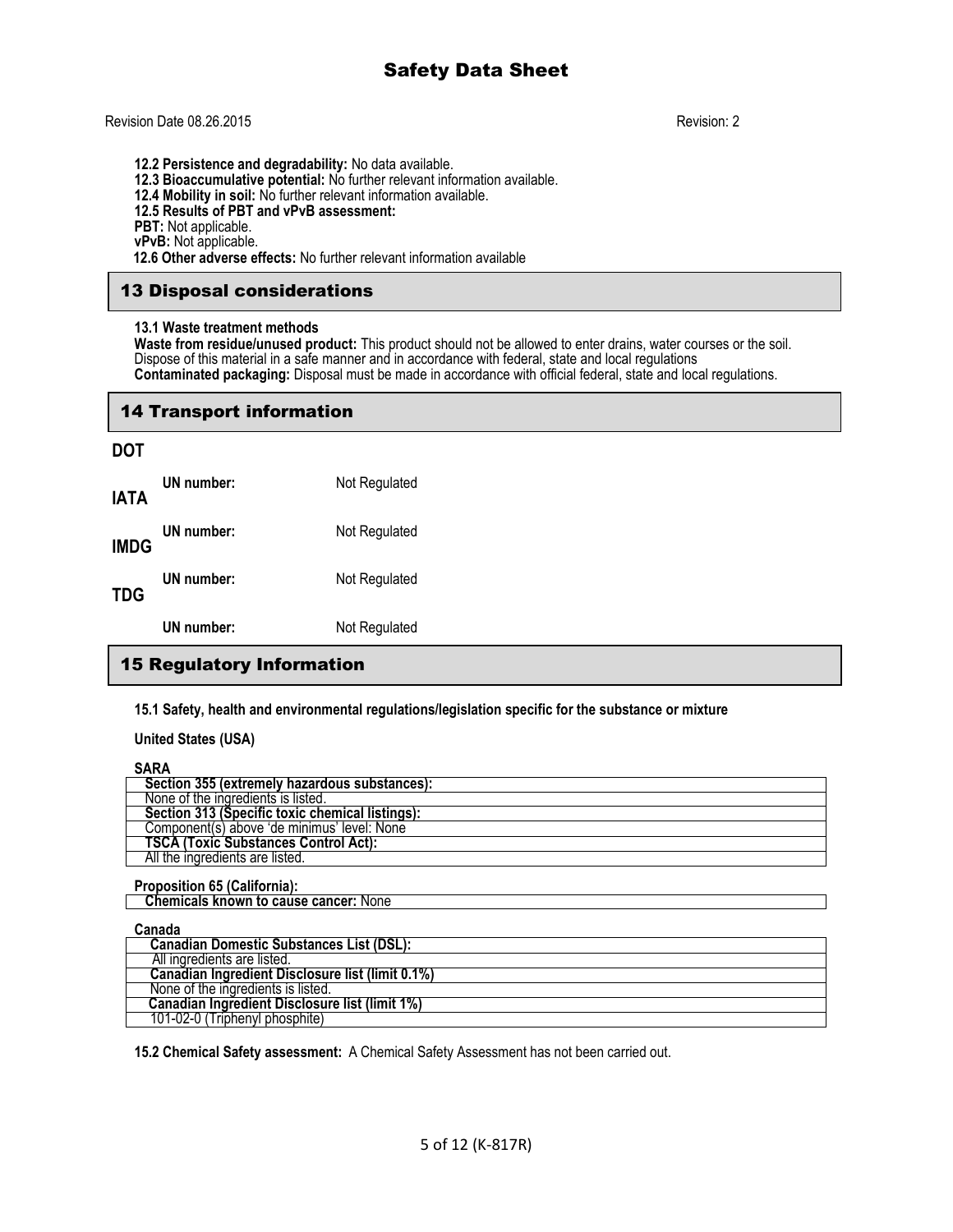# 16 Other information

This information is based on our present knowledge. However, this shall not constitute a guarantee for any specific product features and shall not establish a legally valid contractual relationship.

#### **Abbreviation and acronyms:**

ADR: European Agreement concerning the International Carriage of Dangerous Goods by Road IMDG: International Maritime Code for Dangerous Goods DOT: US Department of Transportation IATA: International Air Transport Association GHS: Globally Harmonized System of Classification and Labelling of Chemicals ACGIH: American Conference of Governmental Industrial Hygienist. EINECS: European Inventory of Existing Commercial Chemical Substances ELINCS: European List of Notified Chemical Substance CAS: Chemical Abstracts Service (division of the American Chemical Society) HMIS: Hazardous Materials Identification System (USA) WHMIS: Workplace Hazardous Materials Information System (Canada)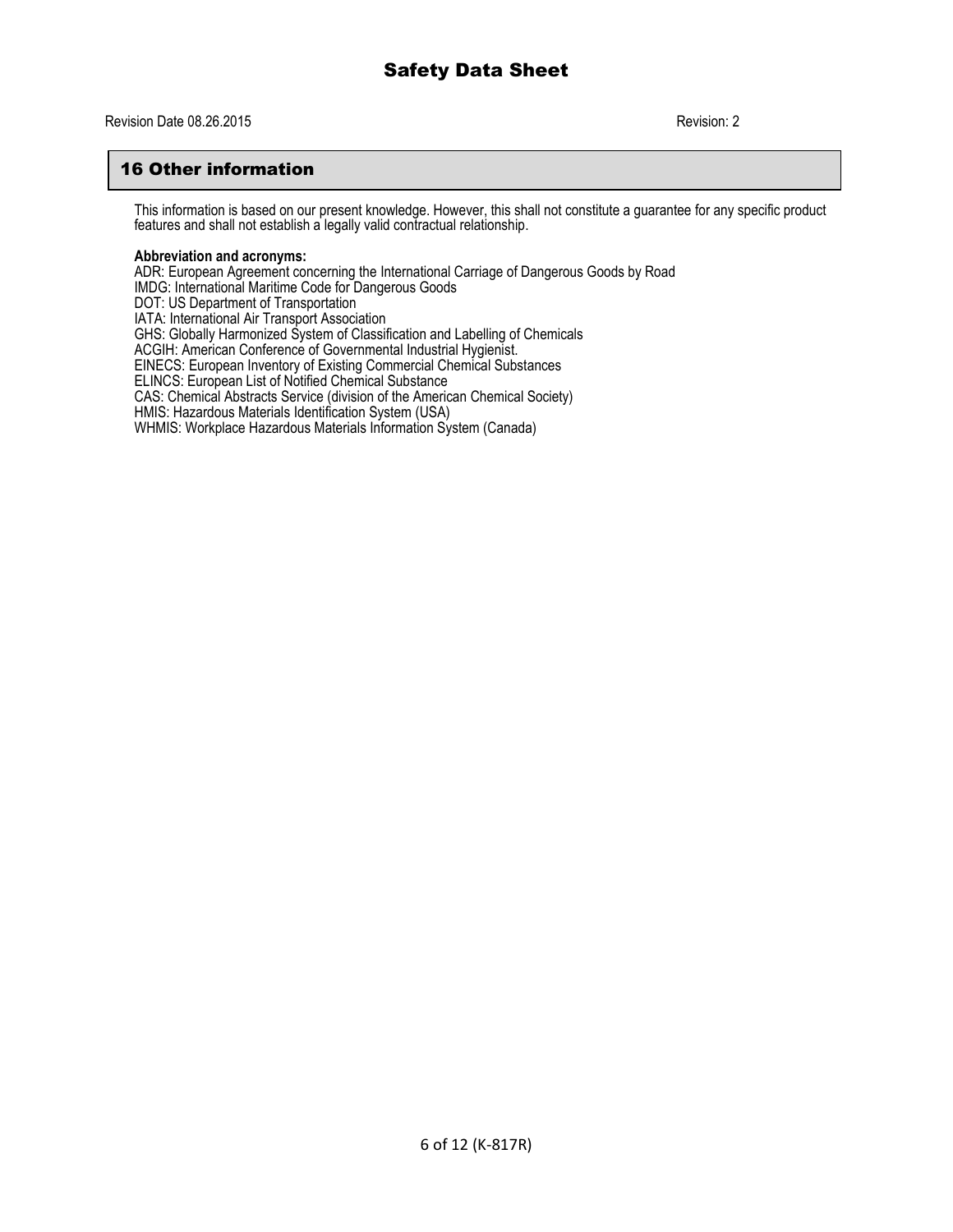#### Revision Date 08.26.2015 Revision: 2

# 1 Identification of the substance/mixture and the company/undertaking

**1.1 Product identifier Trade name: Non-Corrosive Backing Hardener 1.2 Application of the substance / the mixture: Epoxy Backing Hardener**

**1.3 Details of the supplier of the Safety Data Sheet Manufacturer/Supplier:**



Copps Industries, Inc. 10600 N. Industrial Drive Mequon, WI 53092 Phone: (262) 238-1700

**1.4 Emergency telephone number:** ChemTel Inc. (800) 255-3924, +1 (813) 248-0585

# 2 Hazards identification

#### **2.1 GHS Classification of the substance or mixture**

Acute toxicity - Inhalation Category 3 Acute toxicity - Dermal Category 4 Skin corrosion - Category 1B Serious Eye Damage - Category 1 Skin sensitization - Category 1 Germ cell mutagenicity - Category 2 Specific target organ toxicity - repeated exposure - Category 2

### **2.2 GHS Label elements**

**Hazard pictograms/symbols**



**Signal word:** Danger

#### **Hazard statements:**

H312:Harmful in contact with skin.

H314:Causes severe skin burns and eye damage.

H317:May cause an allergic skin reaction.

H331:Toxic if inhaled.

H341:Suspected of causing genetic defects

H373:May cause damage to organs through prolonged or repeated exposure.

#### **Precautionary Statements:**

P201:Obtain special instructions before use.

P202:Do not handle until all safety precautions have been read and understood.

P260:Do not breathe dust/fume/gas/mist/vapours/spray.

P264: Wash hands thoroughly after handling.

P271:Use only outdoors or in a well-ventilated area

P272:Contaminated work clothing should not be allowed out of the workplace.

P280:Wear protective gloves/protective clothing/eye protection/face protection.

P281:Use personal protective equipment as required.

P301+P330+P331 :IF SWALLOWED: rinse mouth. Do NOT induce vomiting.

P303+P361+P353 :IF ON SKIN (or hair): Remove/Take off immediately all contaminated clothing. Rinse skin with water/shower.

P304+P340 :IF INHALED: Remove victim to fresh air and keep at rest in a position comfortable for breathing.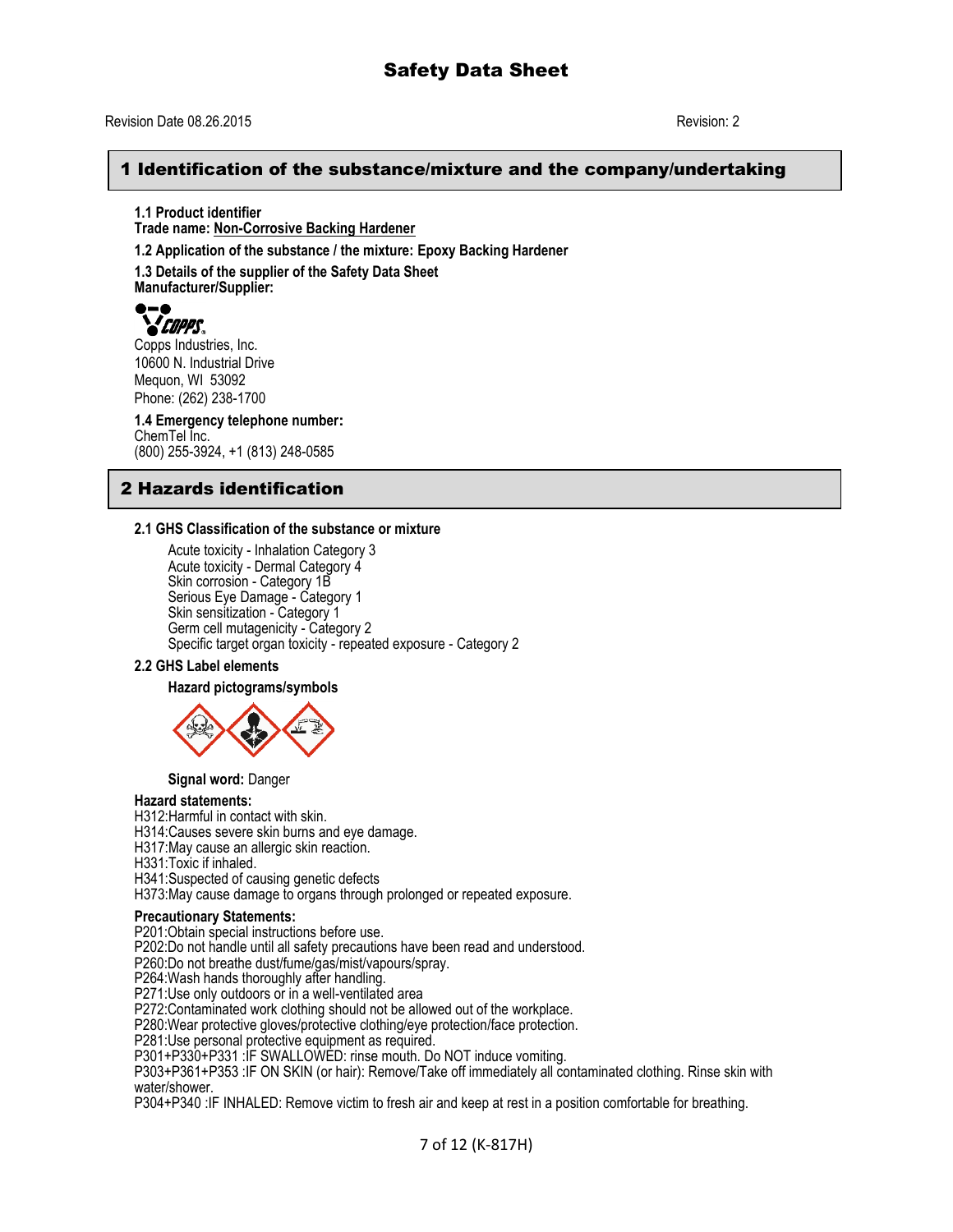#### Revision Date 08.26.2015 Revision: 2

P305+P351+P338 :IF IN EYES: Rinse cautiously with water for several minutes. Remove contact lenses, if present and easy to do. Continue rinsing.

P308+P313 :IF exposed or concerned: Get medical advice/attention.

P310 :Immediately call a POISON CENTRE or doctor/physician.

P333+P313 :If skin irritation or rash occurs: Get medical advice/attention.

P363 :Wash contaminated clothing before reuse.

P403+P233:Store in a well-ventilated place. Keep container tightly closed.

P405:Store locked up.

P501:Disposal of contents/container to be specified in accordance with regulations.

#### **Additional information:**

This product contains a component that is toxic by inhalation when aerosolized or sprayed. Please refer to Sections 11 for toxicity information. If product is not being aerosolized or sprayed, the inhalation toxicity may not be applicable.

**HMIS Rating:** 

Health: 2<br>Flammability: 1 Flammability: 1<br>Physical Hazard: 0 Physical Hazard:

# 3 Composition/information on ingredients

#### **3.2 Mixture**

**Description:** Mixture of substances listed below with potential nonhazardous additions.

| Dangerous components: |                             |        |
|-----------------------|-----------------------------|--------|
| <b>Trade Secret</b>   | Modified aliphatic amine    | 30-50% |
| <b>Trade Secret</b>   | Aliphatic amine adduct      | 15-35% |
| CAS: 112-24-3         | <b>Friethylenetetramine</b> | 15-35% |
| CAS: 108-95-2         | Phenol                      | < 10%  |

In conformity with 29CFR 1910.1200(i) the specific chemical identity may be withheld as Trade Secret, while all health/safety properties and effects are included in the SDS.

# 4 First aid measures

#### **4.1 Description of first aid measures**

**General information:** Seek medical advice. If breathing has stopped or is labored, give assisted respirations. Supplemental oxygen may be indicated. If the heart has stopped, trained personnel should begin cardiopulmonary resuscitation immediately

**After inhalation:** Supply fresh air**;** consult doctor in case of complaints.

**After skin contact:** Immediately remove contaminated clothing, and any extraneous chemical, if possible to do so without delay. Take off contaminated clothing and shoes immediately.

**After eye contact:** Rinse immediately with plenty of water for at least 15 minutes. If symptoms persist, consult a doctor**. After ingestion:** Never give anything by mouth to an unconscious person. Prevent aspiration of vomit. Turn victim's head to the side. Do not Induce vomiting; call for medical help immediately.

**4.2 Most important symptoms and effects, both acute and delayed:** Repeated and/or prolonged exposures to low concentrations of vapors or aerosols may cause: sore throat, asthma, eye disease, kidney disorders, liver disorders, skin disorders and allergies.

**4.3 Indication of any immediate medical attention and special treatment needed:** No information.

# 5 Firefighting measures

**5.1 Extinguishing media**

**Suitable extinguishing agents:** Foam, Fire-extinguishing powder, Carbon dioxide, Limestone powder.

**5.2 Specific hazards arising from the substance or mixture:** May generate ammonia gas. May generate toxic nitrogen oxide gases. Burning produces noxious and toxic fumes. Downwind personnel must be evacuated.

**5.3 Advice for the firefighters**

**Protective equipment:** Wear self-contained respiratory protective device. Wear fully protective suit.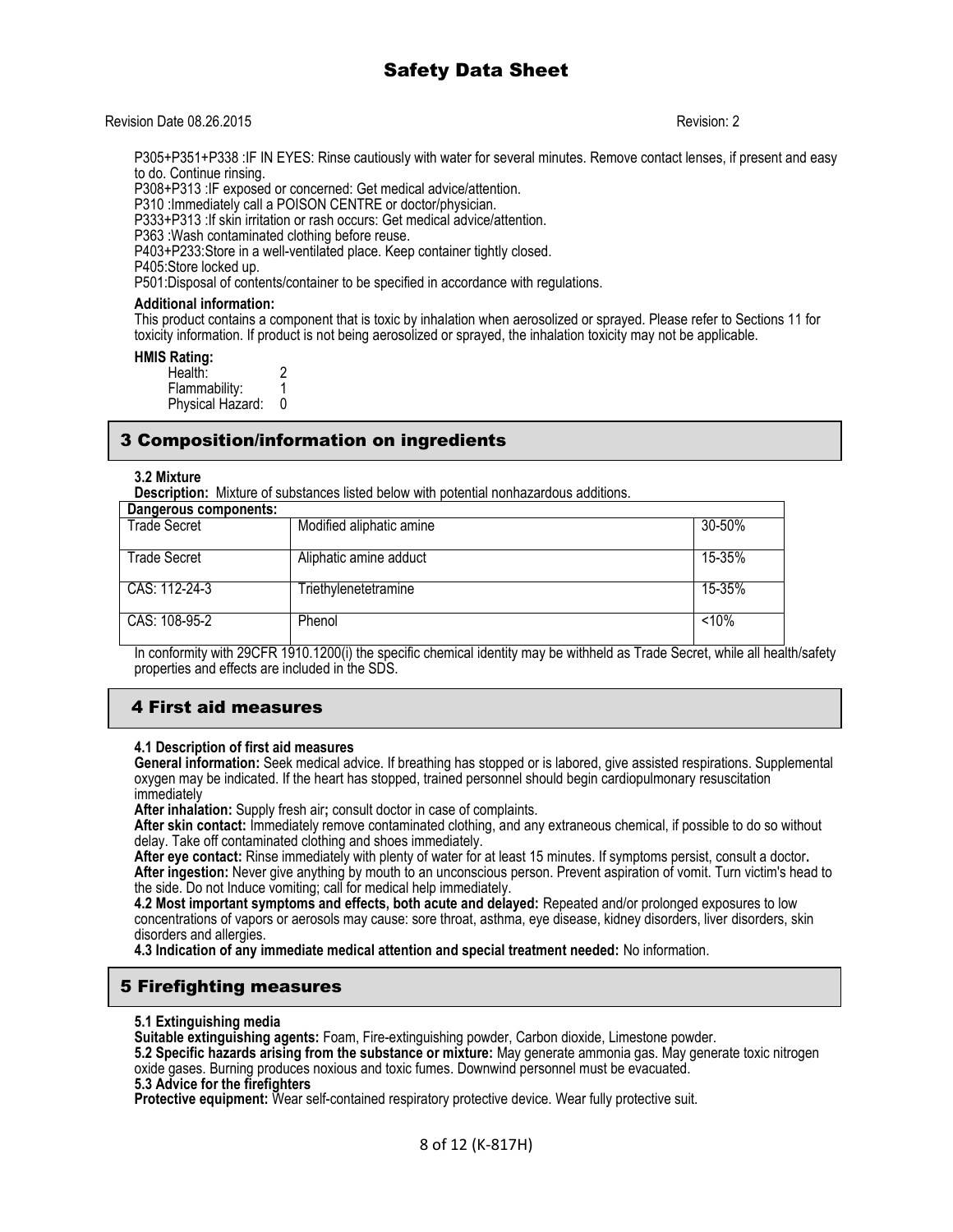### Revision Date 08.26.2015 Revision: 2

**Additional information:** Cool endangered receptacles with water fog or haze. Eliminate all ignition sources if safe to do so.

### 6 Accidental release measures

 **6.1 Personal precautions, protective equipment and emergency procedures:** Use respiratory protective device against the effects of fumes/dust/aerosol. Wear protective equipment. Keep unprotected persons away. Ensure adequate ventilation. Keep away from ignition sources.

**6.2 Environmental precautions:** Do not allow to enter sewers/surface or ground water. Inform respective authorities in case of seepage into water course or sewage system. Prevent from spreading (e.g. by damming–in or oil barriers).

**6.3 Methods and material for containment and cleaning up:** Send for recovery or disposal in suitable receptacles. Dispose contaminated material as waste according to item 13. Ensure adequate ventilation.

# 7 Handling and storage

**7.1 Precautions for safe handling:** Use only in well-ventilated areas. Store in cool, dry place in tightly closed receptacles (60-80ºF recommended).

**7.2 Conditions for safe storage, including any incompatibilities:** Use only receptacles specifically permitted for this substance/product. Avoid storage near extreme heat, ignition sources or open flame.

**Further Information about storage conditions:** Keep container tightly sealed. Store in an area with adequate ventilation.

# 8 Exposure controls/personal protection

# **8.1 Control parameters**

**Exposure Limits:**

| Triethylenetetramine | Time Weighted Average (TWA): WEEL                         | ppm        | $6 \text{ mg/m}$      |
|----------------------|-----------------------------------------------------------|------------|-----------------------|
| Phenol               | Time Weighted Average (TWA): ACGIH                        | 5 ppm      |                       |
| Phenol               | Recommended exposure limit (REL): NIOSH                   | 5 ppm      | $19 \,\mathrm{mq/m3}$ |
| Phenol               | Ceiling Limit Value and Time Period (if specified): NIOSH | $15.6$ ppm | 60 mg/m3              |
| Phenol               | Permissible exposure limit: OSHA Z1                       | 5 ppm      | $19 \,\mathrm{mq/m3}$ |
| Phenol               | Time Weighted Average (TWA): OSHA Z1A                     | 5 ppm      | 19 mg/m3              |
| Phenol               | Time Weighted Average (TWA) Permissible Exposure Limit    | 5 ppm      | 19 mg/m3              |
|                      | (PEL): US CA OEL                                          |            |                       |
| Phenol               | Time Weighted Average (TWA): TN OEL                       | 5 ppm      | 19 mg/m3              |

**8.2 Engineering controls** Provide readily accessible eye wash stations and safety showers. Provide ventilation adequate to ensure concentrations are minimized.

#### **8.3 Personal protective equipment**

**General protective and hygienic measures:** Keep away from foodstuffs, beverages and feed. Immediately remove all soiled and contaminated clothing. Wash hands before breaks and at the end of work. Do not inhale gases / fumes / aerosols. Avoid contact with the eyes and skin.

**Respiratory protection:** Not required under normal conditions of use. Use suitable respiratory protective device in case of insufficient ventilation. For spills, respiratory protection may be advisable. Use respiratory protection when grinding or cutting material.

**Hand protection:** Protective, impervious gloves. (Neoprene, Butyl-rubber, Nitrile rubber) The glove material has to be impermeable and resistant to the product / the substance/ the preparation. Selection of the glove material on consideration of the penetration times, rates of diffusion and the degradation.

**Eye protection:** Face shield with safety glasses or goggles underneath. Contact lenses should not be worn. **Skin and Body protection:** Protective work clothing. Where potential exposure warrants, rubber or plastic boots and chemically resistant protective suit.

# 9 Physical and chemical properties

| 9.1 Information on basic physical and chemical properties |                   |
|-----------------------------------------------------------|-------------------|
| <b>General Information</b>                                |                   |
| Appearance                                                |                   |
| Form:                                                     | Liquid            |
| Colour:                                                   | Blúe              |
| Odour:                                                    | Amine             |
| Odour threshold:                                          | No data available |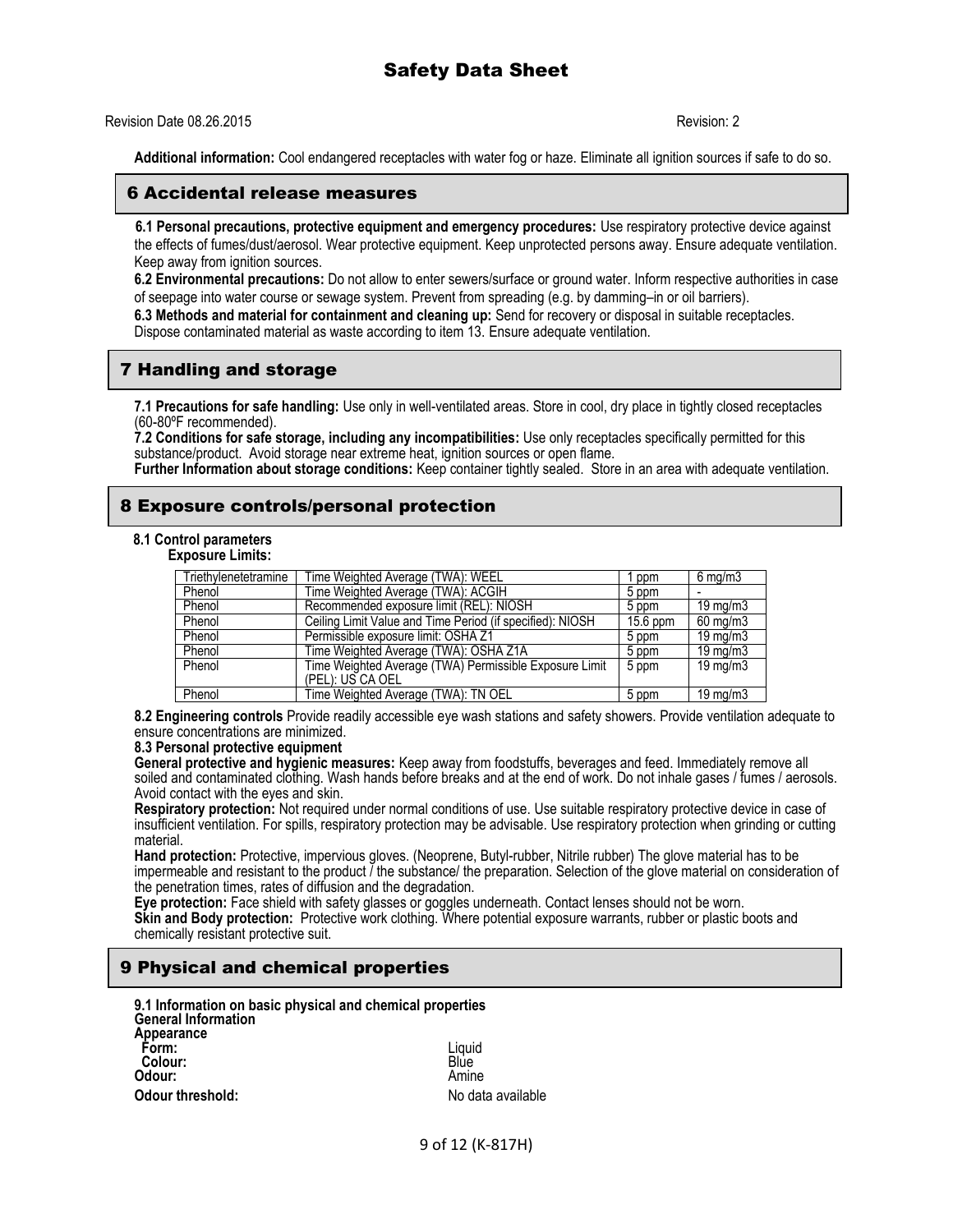Revision Date 08.26.2015 Revision: 2

| pH:                                          | Alkaline                          |
|----------------------------------------------|-----------------------------------|
| Melting point/range:                         | No data available                 |
| Boiling point/range:                         | >392 °F / >200 °C                 |
| Flash point:                                 | $>212$ °F / $>100$ °C             |
| <b>Evaporation rate:</b>                     | No data available                 |
| Flammability (solid, gaseous):               | Not applicable                    |
| Upper/lower flammability or explosive limit: | Not applicable                    |
| Vapor pressure:                              | No data available                 |
| Vapor density:                               | No data available                 |
| Relative Density at 20°C:                    | $1.06$ g/cm <sup>3</sup>          |
| Solubility in / Miscibility with<br>Water:   | Not miscible or difficult to mix. |
| Partition coefficient (n-octanol/water):     | No data available                 |
| Auto/Self-ignition temperature:              | No data available                 |
| <b>Decomposition temperature:</b>            | No data available                 |
| Viscosity                                    | 700-1400 cps                      |

# 10 Stability and reactivity

**10.1 Reactivity**

**10.2 Chemical stability**

**Thermal decomposition / conditions to be avoided:** No decomposition if used and stored according to specifications. **10.3 Possibility of hazardous reactions:** Reacts with strong alkali, Exothermic polymerization, Reacts with strong acids and oxidizing agents, Reacts with catalysts.

**10.4 Conditions to avoid:** Avoid contact with strong oxidizing agents, excessive heat or flames.

 **10.5 Incompatible materials:** Strong acids, bases and oxidizing agents.

**10.6 Hazardous decomposition products:** Nitric acid, Ammonia, Nitrogen oxides (NOx), Nitrogen oxide can react with water vapors to form corrosive nitric acid, Carbon monoxide, Carbon dioxide (CO2), Aldehydes, Flammable hydrocarbon fragments.

# 11 Toxicological information

**11.1 Information on likely routes of exposure:**

| Skin contact: | Causes skin irritation |
|---------------|------------------------|
| Eye contact:  | Severe eye irritation. |
| Ingestion:    | No data available.     |
| Inhalation:   | No data available.     |
|               | .                      |

**11.2 Symptoms related to physical, chemical and toxicological characteristics:** Repeated and/or prolonged exposure to low concentrations of vapors and/or aerosols may cause: Sore throat. Liver disorders (such as jaundice or liver enlargement)., Kidney disorders (such as edema, or proteinuria)., Asthma., Adverse respiratory effects (such as cough, tightness of chest or shortness of breath)., Skin disorders and Allergies., Adverse skin effects (such as rash, irritation or

corrosion)., Adverse eye effects (such as conjunctivitis or corneal damage)., Eye disease. **11.3 Delayed and immediate effects as well as chronic effects from short and long-term exposure:** This product contains no listed carcinogens according to IARC, ACGIH, NTP and/or OSHA in concentrations of 0.1 percent or greater. Repeated or

prolonged contact causes sensitization, asthma and eczemas. Skin disorders and Allergies., Adverse skin effects (such as rash, irritation or corrosion)., Adverse eye effects (such as conjunctivitis or corneal damage)., Eye disease. **11.4 Numerical measures of toxicity:** No data is available for full mixture**.** 

# 12 Ecological information

**12.1 Aquatic toxicity:** No data available on the product itself.

Toxicity to daphnia Components Phenol EC50 (48 h) : 4 - 7 mg/l Species : Daphnia

**12.2 Persistence and degradability:** No data available.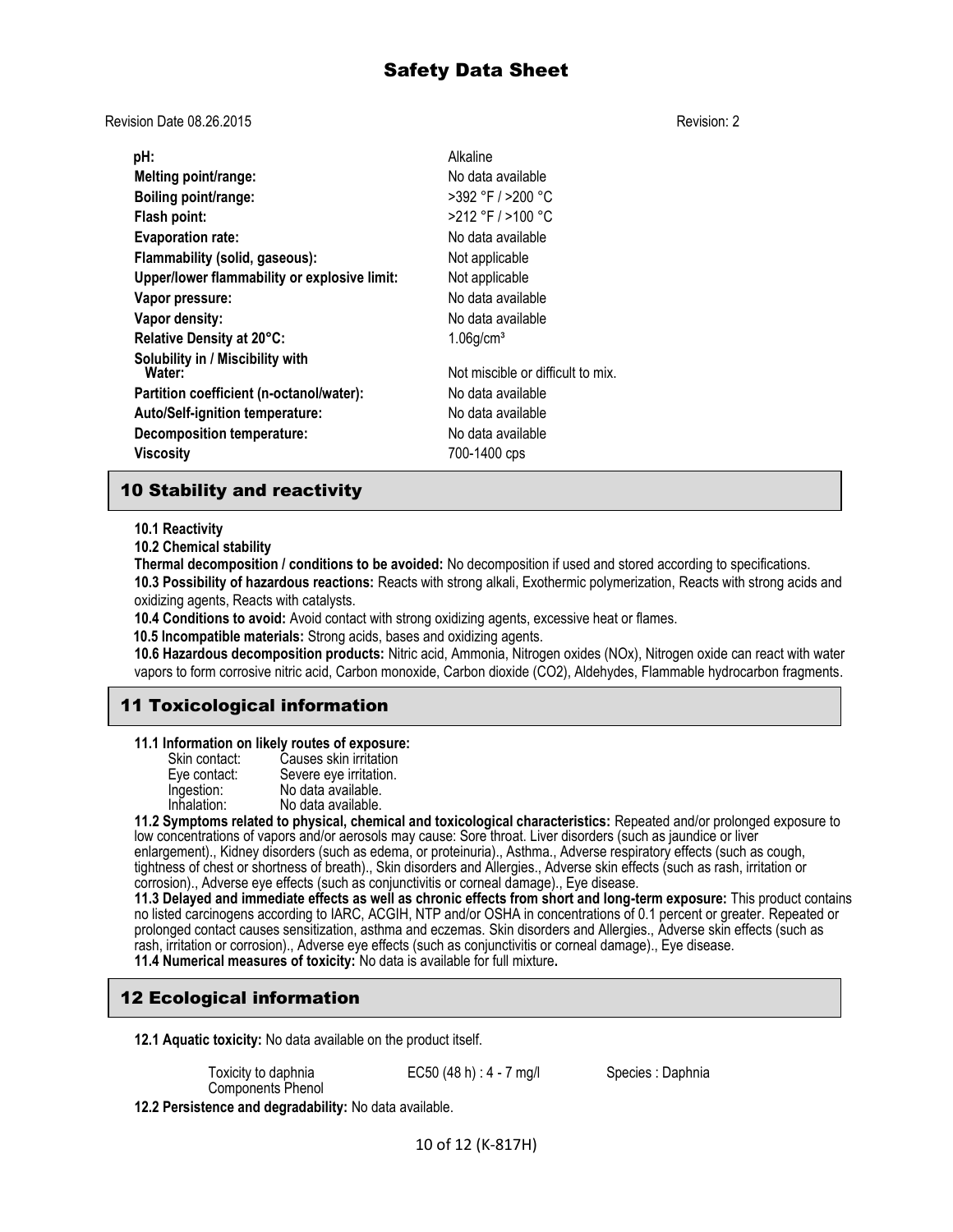### Revision Date 08.26.2015 Revision: 2

- **12.3 Bioaccumulative potential:** No data available on the product itself.
- **12.4 Mobility in soil:** No data available.
- **12.5 Other adverse effects:** No further relevant information available

# 13 Disposal considerations

#### **13.1 Waste treatment methods**

**Waste from residue/unused product:** This product should not be allowed to enter drains, water courses or the soil. Dispose of this material in a safe manner and in accordance with federal, state and local regulations **Contaminated packaging:** Disposal must be made in accordance with official federal, state and local regulations.

# 14 Transport information

# **DOT**

Not dangerous goods

# **IATA**

Not dangerous goods

# **IMDG**

Not dangerous goods

# **TDG**

Not dangerous goods

# 15 Regulatory Information

# **15.1 Safety, health and environmental regulations/legislation specific for the substance or mixture**

Toxic Substance Control Act (TSCA) 12(b) Component(s): None.

| Country     | Regulatory list | <b>Notification</b>             |
|-------------|-----------------|---------------------------------|
| USA         | TSCA            | Included on Inventory.          |
| EU          | <b>EINECS</b>   | Included on EINECS inventory or |
|             |                 | polymer substance, monomers     |
|             |                 | included on EINECS inventory or |
|             |                 | no longer polymer.              |
| Canada      | DSL             | Included on Inventory.          |
| Australia   | <b>AICS</b>     | Included on Inventory.          |
| Japan       | <b>ENCS</b>     | Included on Inventory.          |
| South Korea | ECL             | Included on Inventory.          |
| China       | <b>SEPA</b>     | Included on Inventory.          |
| Philippines | PICCS           | Included on Inventory.          |

## **SARA**

| Section 355 (extremely hazardous substances):   |
|-------------------------------------------------|
| None of the ingredients is listed.              |
| Section 313 (Specific toxic chemical listings): |
| Component(s) above 'de minimus' level: Phenol   |
| <b>TSCA (Toxic Substances Control Act):</b>     |
| All the ingredients are listed.                 |

## **Proposition 65 (California):**

 **Chemicals known to cause cancer:** None

**15.2 Chemical Safety assessment:** A Chemical Safety Assessment has not been carried out.